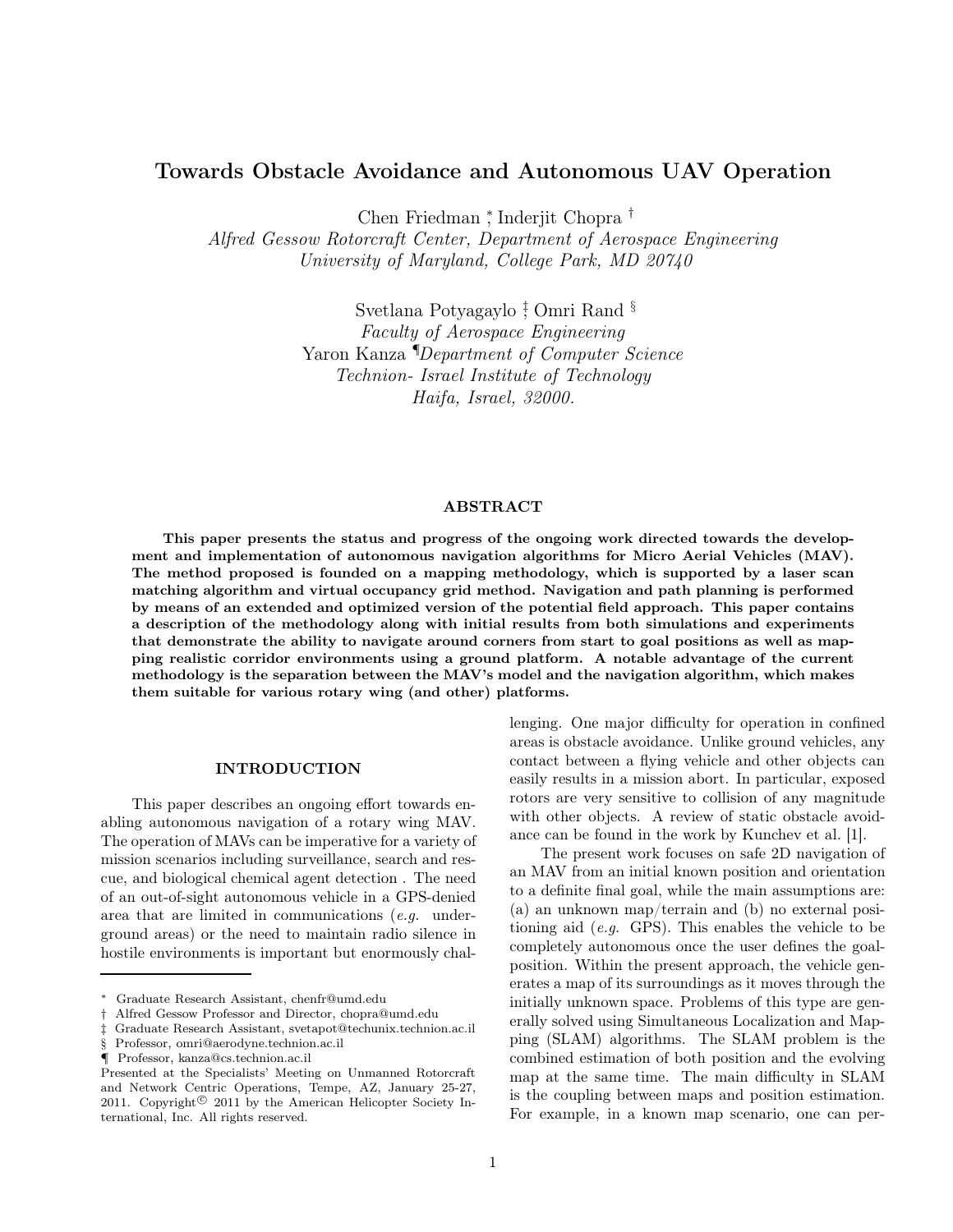form scan matching of an acquired laser scan against the known map and determine the vehicle position. On the other hand, if the position is known, then the registration of new laser scans can be carried out accurately and the resulting map would be accurate and coherent.

Previous work on the SLAM-type problems shows that with the use of estimation theory techniques (such as Extended Kalman Filters and Particle Filters), it is possible to solve the SLAM problem for ground vehicles as well as some aerial platforms [2–4]. A notable contribution is that of Achtelik et al [5] enabling a particle filter based SLAM algorithm to autonomously guide a quadrotor.

Despite the significant advancements in this field, these techniques have a major requirement, which limits their generality: the vehicle's mathematical model must be relatively accurate (low covariance output). Otherwise, estimation methods may fail. Thus, it appears that, all previous work on SLAM has been carried out with quadcopters *(i.e.* rotary wing aircraft composed of four rotors mounted on an "X-shaped" structure). The rotors in these configurations are fixed pitch and thus thrust is controlled by varying each rotor RPM individually. Using today's motors, servos, and speed controllers, the response of a rotor's thrust to a change in RPM is quite fast and therefore vehicle dynamics depends almost entirely on it's orientation. This leads to a dynamical model that is mostly governed by the quadcopter's rigid body longitudinal and lateral tilt angles, subjected to four known thrust values, that are directly controlled by four RPM command inputs. These type of vehicles have a fairly linear and accurate aerodynamic response model with relatively small output covariances. Modeling a conventional single-rotor MAV configuration yields a much higher output covariance model as the aerodynamics of that configuration is more complex and cannot be easily modeled with sufficient accuracy.

While quadrotors are quite stable platforms and have large control margins (large flight envelope), the proposed method is generic and can be applied to other types of vehicles (conventional tail rotor, coaxial, tandem etc.) as it does not require the vehicle model at all.

The current effort presents an algorithm for vehicle navigation combined with an obstacle avoidance scheme that does not require any knowledge of the vehicle dynamics characteristics (that may be nonlinear in the general case) which make it suitable for a wide range of currently available MAVs. The major assumptions are:

- i. Two dimensional motion.
- ii. Relatively small pitch and roll attitudes ensuring a 2D environment.
- iii. Vehicle's motion is slow compared to laser scan speed.
- iv. Unknown environment, no position information available.

### METHODOLOGY AND ALGORITHMS

This section lists the necessary sub-algorithms to carry out the process of navigating an autonomous vehicle in an unknown environment from initial to goal position without the aid of external position data. The general process is described in Figure 1.



Figure 1: Continuous motion algorithm for general MAV navigation in an unknown environment with no position information

#### Laser Scan

The work presented here makes use of a single laser range finder for both position estimation and map generation. The main reasons for choosing the laser scanner were accuracy, response speed, and beam width. The main disadvantage of the laser sensor is its weight, approximately 200 gr, although sufficiently light enough to be mounted on a typical small scale MAV. Sonar sensors were not chosen due to their relatively wide beam, and therefore, difficulties in measuring sharp changes in the environment such as corners were expected. In addition, despite being a significantly lighter alternative, optic flow sensors can only measure distance relative to the vehicle's speed.

This research makes use of a 2D laser scanner made by Hokuyo [6], with a maximum range of approximately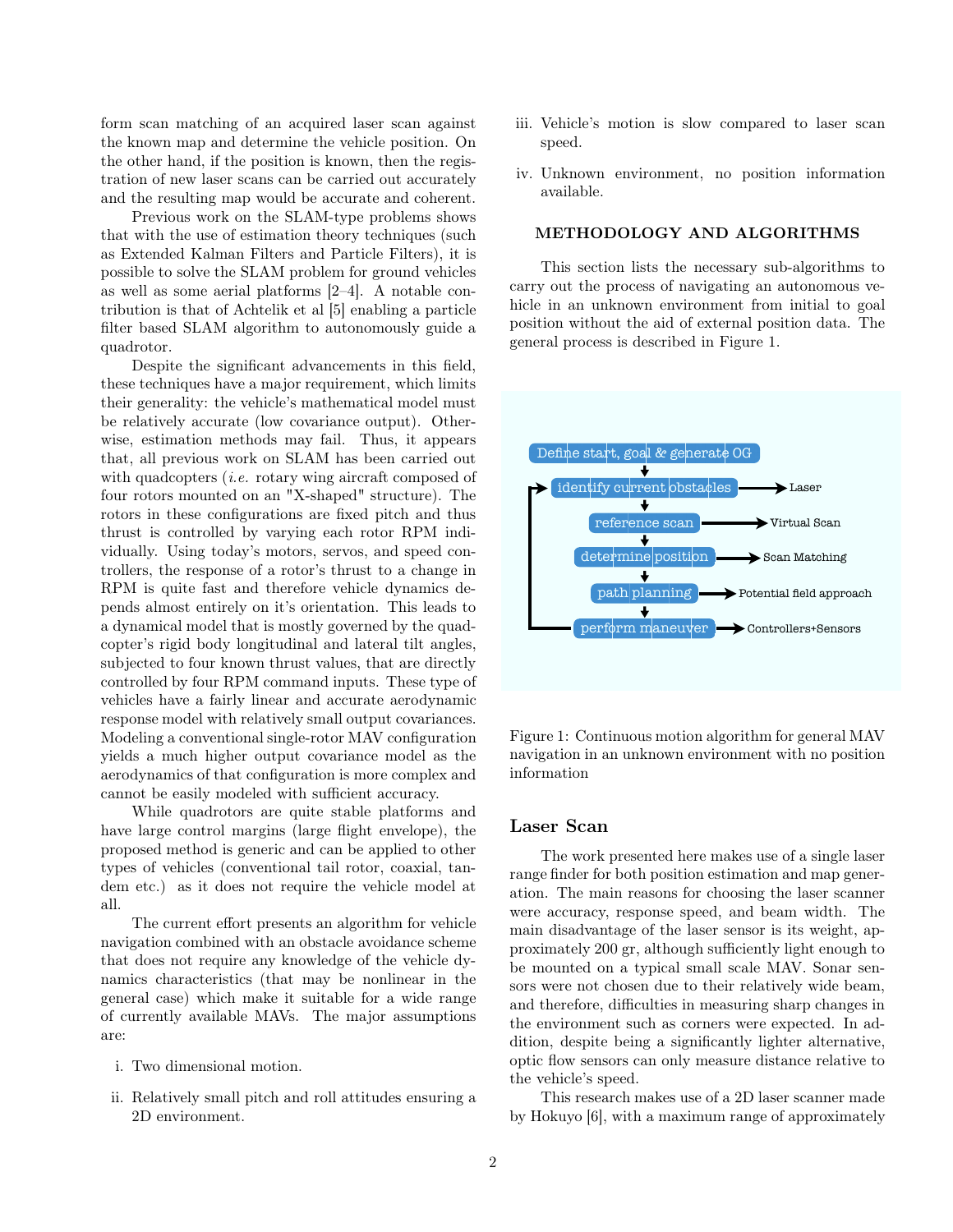5m and a field of view of 240◦ . Angular resolution is approximately 0.35◦ , which produces approximately 700 laser measurements per scan with a scan time of 0.1 sec. A range of tests were carried out to establish the capabilities of the Hokuyo laser sensor, including distanceaccuracy across the detection range, effects of surface inclination, and the types of outliers that may appear (mixed pixels, maximum and minimum range readings). Distance accuracy was found to be of the order of 3% of the measured distance, at the worst case, with the addition of a gaussian distributed noise with a standard deviation of the order of 1.5% of the measured distance. The laser had no problem detecting surfaces at inclination angles of up to  $60^{\circ}$  relative to the measuring beam.

In the simulations presented in this paper, the laser scanner is replaced by a numerical scan model that performs ray casting to the simulated user-input obstacles and returns the distance plus the typical random normally distributed laser noise according to the tests results. Additional details can be found in the work of Okubo [7].

# Occupancy Grid Representation

The surroundings of the vehicle are represented by an occupancy grid [8–10], where cells contain an integer value which equals the number of laser "hits" that each cell was associated with. Each occupied cell is treated as an obstacle all by itself in the navigation scheme. The occupied cells are also used to get a scan of the virtual world in order to estimate position.

### Virtual Scan

The Virtual Scan is executed from the estimated vehicle position. It is achieved by performing a "simulated" laser scan" produced by ray casting in each required angle and searching for occupied cells in the occupancy grid matrix. Starting from the assumed vehicle position, after carrying out the last command, the virtual scan produces a set of the closest occupied cells at a range of angles that matches the same field of view of the real laser. This is the essentially a picture of the environment as the MAV sees it had it been in that position. This serves as the reference scan from the map that was built thus far, and can be matched against the actual laser scan obtained from the true MAV position to get a corrected estimate. Note that an occupied cell is represented using its center coordinates.

In case that the ray encounters a "thick" wall which is made of several clustered occupied cells, the virtual scan logs the start and end of the cell cluster and then defines the wall location as the cell with maximum occupancy between these two cells. Assuming zero mean laser noise - the cell at the cluster's center would be the best candidate to represent the actual wall location.

# Scan Matching

The process of scan-matching between two environment scans results in the appropriate roto-translation values required to match one scan on top of the other. Many types of scan matching algorithms exist [11–17]. However, since each algorithm has strengths and weaknesses and this work relies solely on scan matching for the position estimation and accurate map generation, the most promising way is to use brute force in finding the minimum of a cost function.

In this work, an adaptive direct algorithm was constructed, where the best rotation angle between the scans was found first, followed by the best pure translation. This was repeated in an iterative fashion while continuously narrowing the scope of the grid after each iteration (thus refining the search grid since the number of points was kept constant). In case the minimum is found on the search range boundaries those would be extended to cover additional area beyond the initially covered space.

Within the method described above, the best possible scan matching is guaranteed as long as the search range is large enough and fine enough to cover the real solution area. In the current work, we mostly used 20 points for the azimuthal grid, and the x-y grid was a 10 mm by 10 mm grid so each iteration required 120 function evaluations. It was found that while increasing the grid resolution is desired to obtain more optimal matches, for most cases the above grid is sufficient. Therefore, a mesh refinement scheme can be employed just for cases where the resulting cost function when using the coarse grid is too high.

The cost function used herein is a variant of that suggested by Diosi and Kleeman [18] and is constructed in the following steps:

- i. Acquire the current laser scan.
- ii. Perform a virtual scan of the environment (by ray casting over an occupancy grid).
- iii. Roto-translate laser scan with proposed motion.
- iv. For each virtual scan angle find the linearly interpolated radius value in the roto-translated laser scan.
- v. Calculate the square of the radii difference between the roto-translated laser and the virtual scan.
- vi. Eliminate the contribution of points that are too close or too far from vehicle.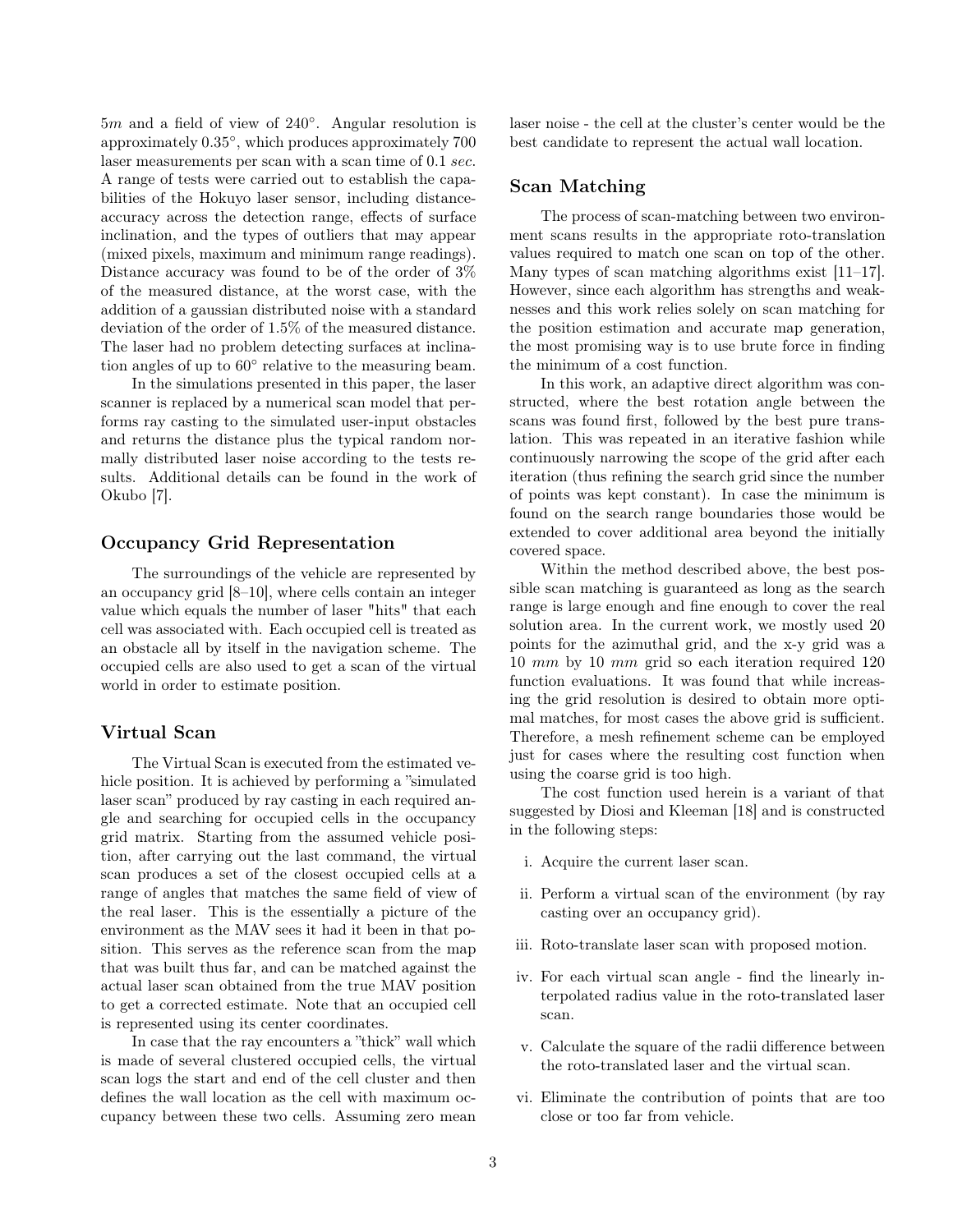- vii. Outlier filter: eliminate points that have large radius differences on both sides (mixed pixels).
- viii. Occlusion filter: eliminate contribution of points that have a radius difference of more than a set threshold.
- ix. Eliminate contribution of empty cells matches.
- x. Sum all contributions to get final function value.
- xi. Divide by the number on contributing points (to maintain fairness between all cases).

The minimization process is as follows:

- i. Calculate cost function for a range of azimuth angles (while keeping x-y motion fixed)
- ii. Find the minimum value and set its associated angle as the current best azimuth guess.
- iii. Calculate cost function for a range of values within a circular area, using the best azimuth guess.
- iv. Find minimum cost and declare corresponding x-y coordinates as the best matches for the next iteration.
- v. Repeat iteratively while narrowing the parameters' range each time until convergence.

Convergence is defined when the maximal change between two subsequent iterations is less than 0.01 mm in x-y or 0.01◦ in azimuth. In ideal test cases were the real and virtual scans were identical and shifted by prescribed rotation and translation, the algorithm always achieved good convergence (sum of all distances below 0.01  $mm^2$ ). On average, it was found that a total of approximately 1000 function evaluations is required for each scan matching process.

The key difference with the current scan matching approach is that the matching is preformed between the newly acquired laser scan and a virtual scan of the occupancy grid that was constructed thus far. A scan matching performed on subsequent laser scans is likely to result in accumulation of errors as demonstrated in the work by Bailey [15]. The use of the virtual scan filters out most of the errors as the virtual map contains more than one scan and in a sense it is an average of all the laser scans acquired thus far.

# Map Update

It was found that maintaining an accurate map is crucial to the successful and accurate navigation of the vehicle from the initial to the goal position. Therefore, updating the map with the newly acquired laser scan

data is performed only if the scan matching process gives a well-minimized function (desired values in the cases presented herein are usually in the range of 200-  $300 \; \text{mm}^2$ , where the typical laser measurement is of the order of 1000 mm, but acceptable values can also be in the range of 400-500  $mm^2$ ). Subsequently the vehicle's current position estimate is not updated as well in case of a failed scan matching.

# Path Planning

Path planning is performed using a potential field approach [19] where all the occupied cells get a positive potential producing a repelling force on the vehicle while the goal gets a negative potential producing an attracting force on the vehicle. Several techniques are used to eliminate the possibility of local minima where the repelling and attracting forces reach an equilibrium.

The potential intensity of the occupied cells controls the amount of repelling force and thus controls minimum vehicle proximity to walls. A virtual mass is assigned to the vehicle and the vehicle's acceleration at each step is calculated using  $\Sigma F = ma$  where F are the repulsive forces,  $m$  is the vehicle's virtual mass and  $a$  is the acceleration. Changing  $m$  controls the curvature of the planned path (higher virtual mass results in less curvature), and thus  $m$  may be adjusted to ensure that generated paths can be carried out by the MAV of our choice.

#### Maneuver Performance

Each step of the algorithm produces a set of  $[\Delta x, \Delta y, \Delta \psi]$  where x, y are planer motion commands and  $\psi$  is an azimuthal command, to be executed by the vehicle. The above triplet requires motion in both x and y directions - and thus this approach is designed for vehicles that can perform such motions (*e.g.* rotary wing MAVs).

In the simulation mode, this command is injected with three uncorrelated gaussian noisy signals with a standard deviation that can be calibrated to achieve an appropriate modeling of the applicable vehicle. For a relatively stable hovering platform, the standard deviations in the x-y plane were assumed to be 20 mm and the azimuthal standard deviation is  $5^{\circ}$ .

### RESULTS

### Corner Scenario

The algorithm was first tested on a corner scenario where no direct line of sight exists from initial to goal positions as seen in Figure 2. This scenario examines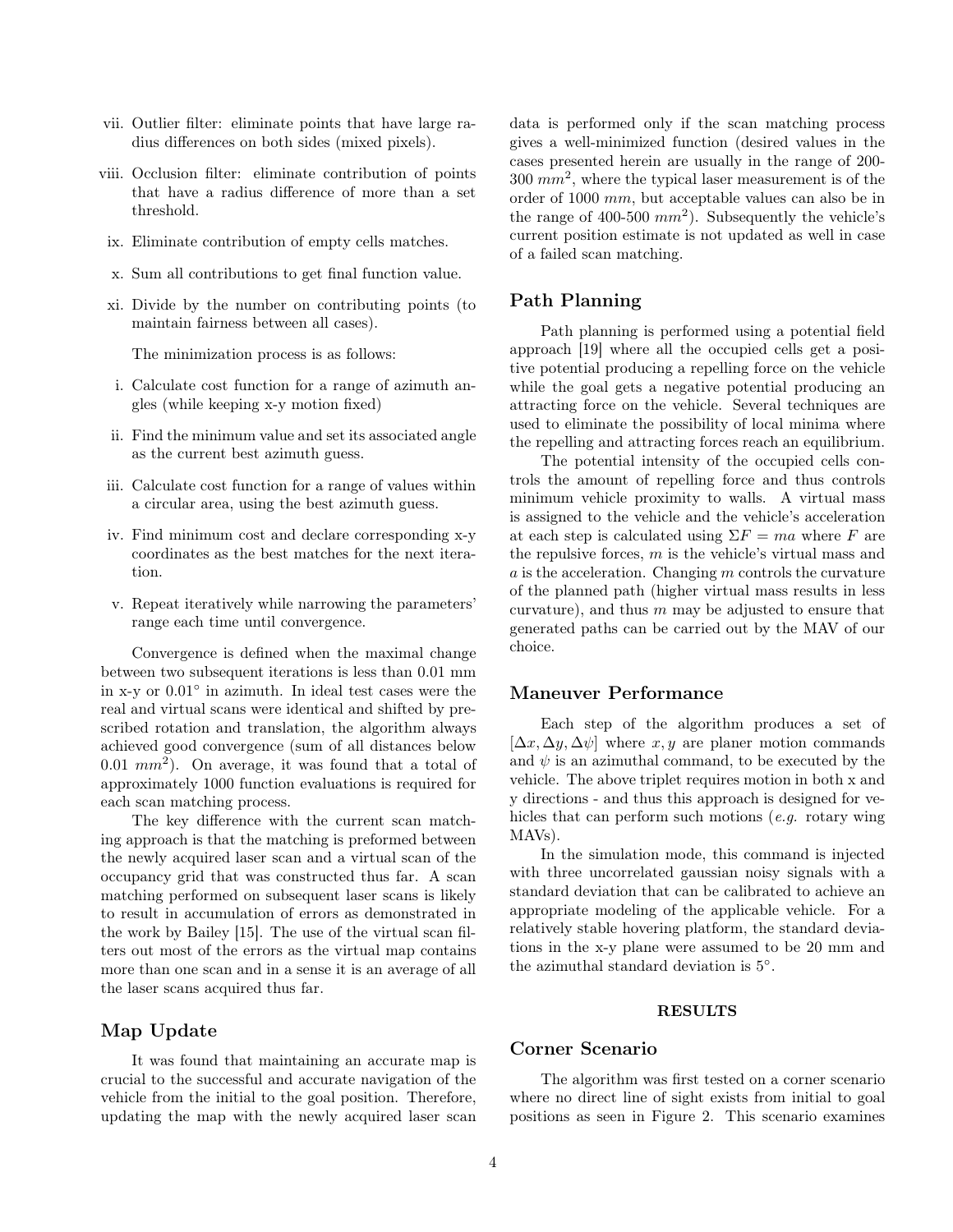basic features and challenges such as accurate map generation, handling sharp corners in the virtual scan's ray casting, and fundamental noise tolerance.



Figure 2: Scenario 1 - going around a corner, no direct line of sight between start and goal positions



Figure 3: Scenario 1 simulation: final occupancy grid view after the course has been carried out successfully

Figure 3 shows the final occupancy grid of the simulated scenario 1. The occupancy grid cells are colorcoded with the number of simulated laser "hits" (see color bar for color details), the estimated location of the vehicle is marked with magenta circles while the true positions are marked with black "x" marks (these are given in the same map for simplicity, even though they should be treated as if they are marked on the true map). The initial and goal position can be seen more clearly in Figure 2 marked by a blue "x" and a red circle with a red "x" mark in the middle, respectively. The vehicle's orientation is denoted by a magenta arrow.

Note that without loss of generality, the vehicle has a proximity condition such that when it arrives within 250 mm from the goal - it is considered that the goal has been reached. Since the size of the vehicle is expected to be of the same order of magnitude as this threshold, fulfilling this condition is practically reaching the actual goal position.



Figure 4: Scenario 1 experiment: similar occupancy grid as in the simulated case, vehicle commands have been carried out manually

Figure 4 presents experimental results for scenario number 1 within a corner maze. The laser in this experiment is manually moved (i.e. without maintaining accurate command execution). This replaces the simulation's injected noise as the vehicle commands are never accurately executed. Moreover, since the laser scan replaces the simulated scan - every real world effect is included in this example including non-straight walls, surface imperfections, surface connectivity (between every two walls constructing the maze), and reflectivity issues, to name a few.

The resulting occupancy grid virtual map presented in Figure 4 shows very coherent walls which means that the position estimation is very accurate (bad position estimate would have resulted in fuzzy and incoherent walls). When comparing the final position estimate distance from the wall with the actual distance of the laser scanner from the wall in the experiment, the error turned out to be about 1%. However, since this experiment is rather short it is possible that error can be accumulated over longer routes. Thus additional longer experiments were carried out.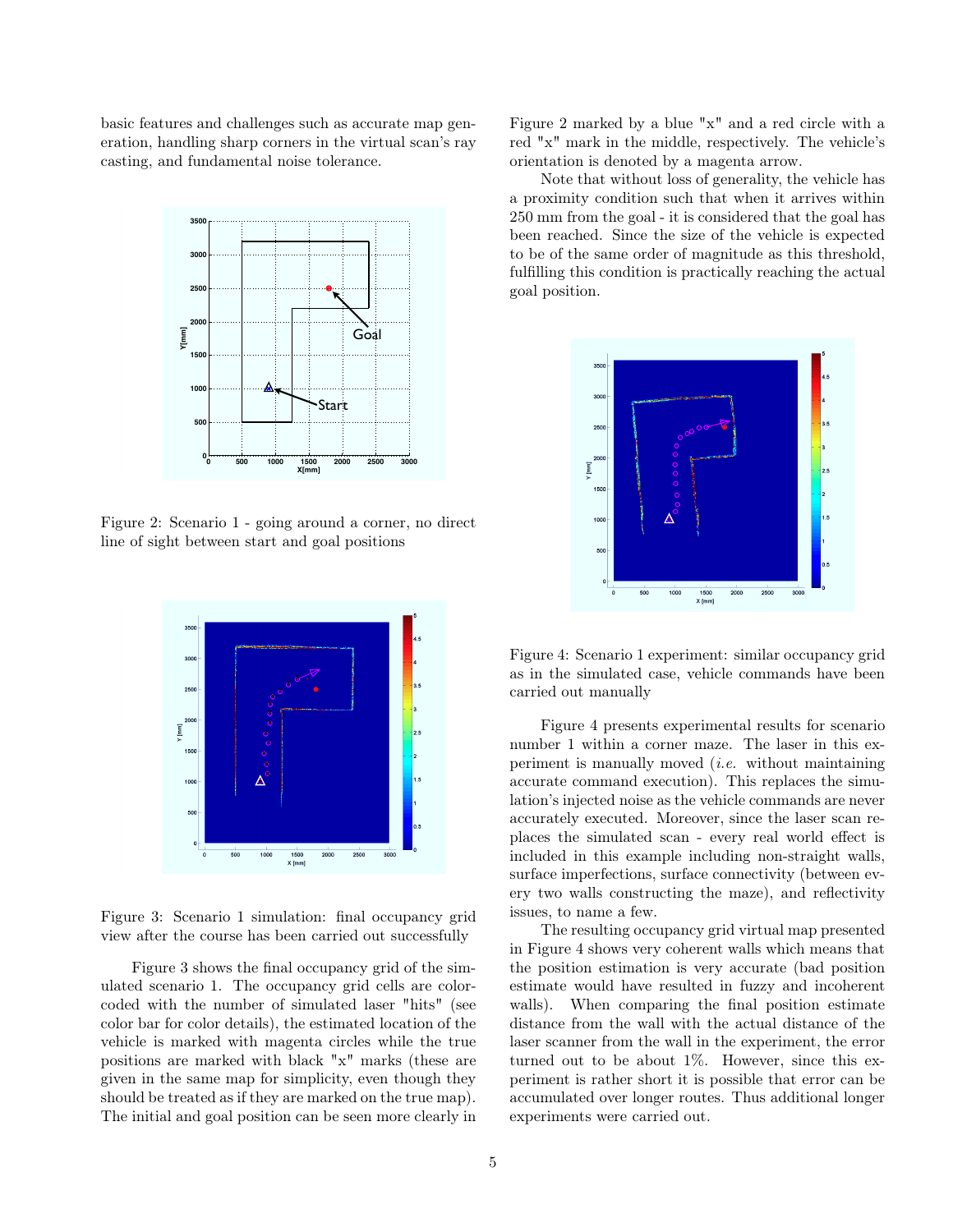# Complex Mapping



Figure 5: Scenario 2: Complex map, relatively simple path



Figure 6: Scenario 2: simulation of navigating within a complex map

To further examine the capability of the algorithm to generate maps for more complex geometries, the obstacle arrangement presented in Figure 5 was simulated. The path in this case is relatively simple as the vehicle does not have to do any major re-planning due to newly observed obstacles. Therefore this case focuses on ex-

amining the mapping capabilities of the proposed algorithms. The resulting occupancy grid after the vehicle reached the goal is presented in Figure 6. The final map shows coherent walls as in the simpler corner case.

Similar to previous cases, the mapping quality can be characterized by examining the wall thickness. In the ideal case (no laser noise, perfect scan matching), a wall would always have a thickness of precisely one cell in the occupancy grid. Any deviation from the ideal is a result of noisy laser readings, noisy commands, and mainly bad scan matching results (causes false laser hits registration). In scenario 2, the maximum wall thickness was found to be 7 grid cells which is less than a 100 mm. In a typical indoor environment where the characteristic length is of the order of 3 meters, an error of 10 cm appears satisfactory. Moreover, one may not expect results to be better than our baseline sensor's ability, and the sensor's error at 3 meters range could be  $\pm 3\%$ , *i.e*  $\pm 9$  cm at the worst case. Hence, this agrees with the observed wall thickness.

# Corridor Mapping

The final test scenario for the algorithm was its capability of generating accurate maps while maintaining good position estimation in realistic environments. The experiment was carried out on a 15 meter long corridor example in Martin Hall building at the University of Maryland. As before, the path planning in this case is rather simple since throughout the test, the start and goal positions have a direct line of sight between them. In this test case the laser was mounted on a cart (approximately 50 by 40 cm in size) which was moved through the corridor according to the output commands from the path planner. Moreover, unlike in the experimental scenario 1, the laser in this case was in motion while taking the scans, so the algorithm was further validated towards application on a moving platform.

The main objective was to examine the resulting map coherency. The test was successfully carried out and the final occupancy grid map is presented in Figure 7 with the true map (hand-measured) presented on top of the virtual map using dashed white lines. The effect of mesh refinement is also presented in Figure 7 as the upper figure was obtained using a coarse grid of 20 points in  $\psi$  and 100 points in the plane, while the bottom figure show results obtained with a grid of 40 points in  $\psi$  and 1600 points in the plane, using the same experimentally-recorded laser scans (but note that the algorithm is carried out from the beginning and hence virtual scans, maps, and scan matching would be different and the final occupancy grid is different). The result with the finer grid shows a significant improvement in terms of matching to the true map. However, the com-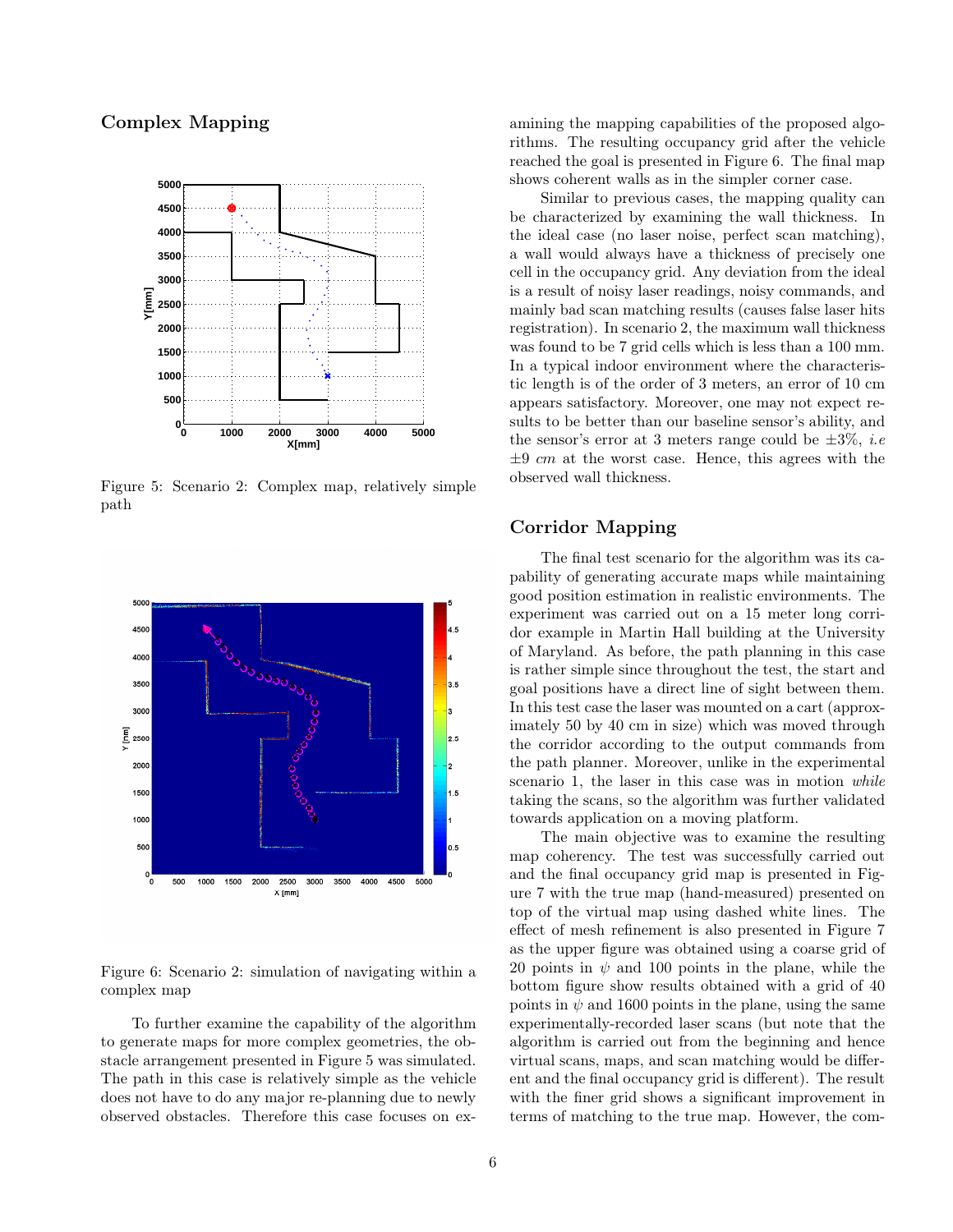

Figure 7: Corridor scenario comparison with real map -



Figure 8: Corridor scenario close up - brute force search grid refinement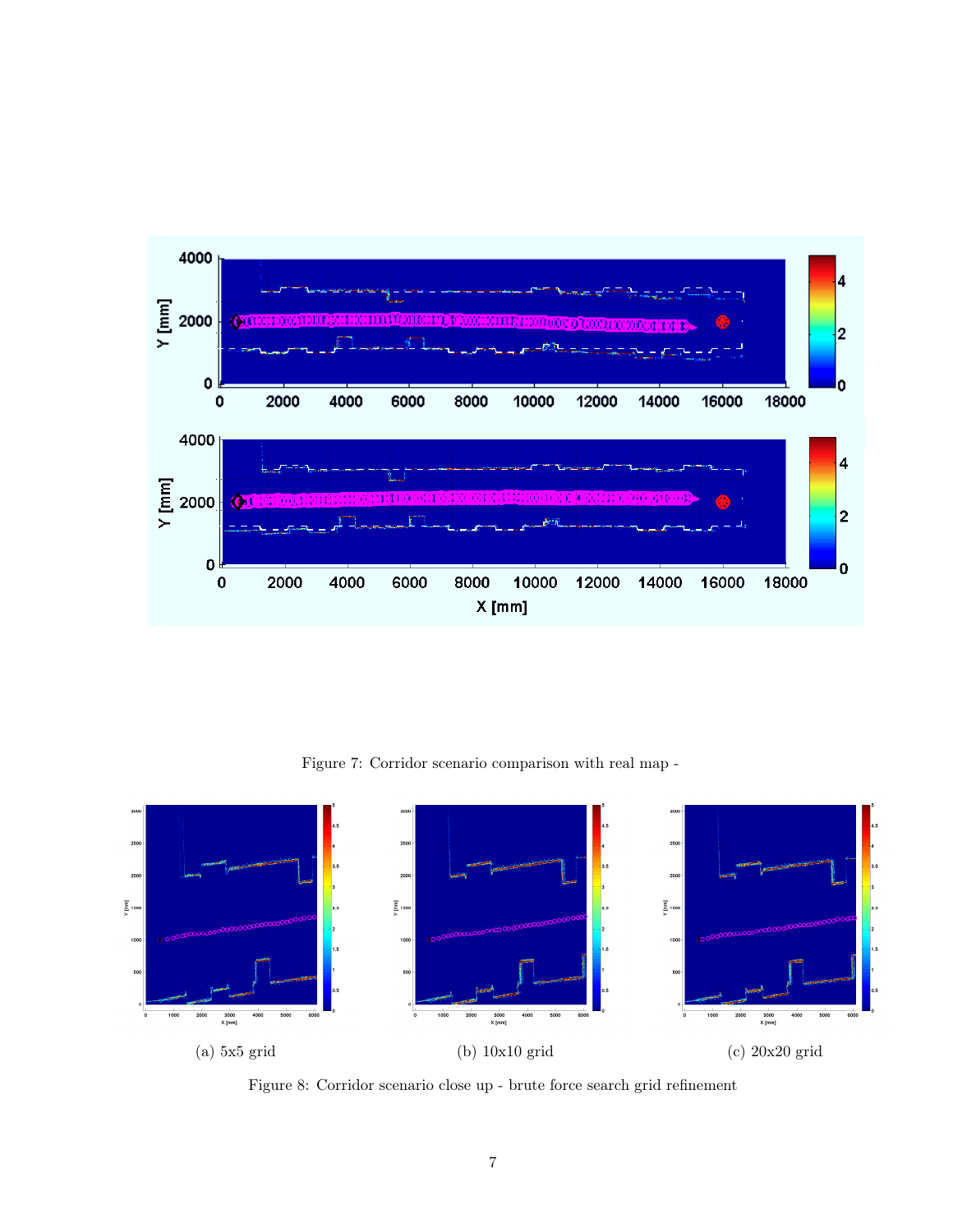putational penalty was approximately 20 times in the scan matching required time.

Figure 8 shows a close up of the grid refinement effect on the above results where one can see that the duplicate wall appears for the low-quality mesh of 25 points (total in the plane) but does not show up when using the finer search grids. Some of the scan matching results were suboptimal, but still passed the map update threshold, resulting in wrongfully registering laser points in the occupancy grid. An example of that can be seen when examining the vertical wall at approximately  $X =$ 1000 mm between  $Y = 2000$  mm and  $Y = 4000$  mm. That wall appears to have a duplicate image because a low quality scan matching result was accepted (cost function was below the set threshold). Thus the laser points from that step were misplaced in the occupancy grid and formed another wall image.

Algorithm robustness was further examined and it was found that although the map was occasionally not updated due to low-quality scan matching results (as explained above), the algorithm still managed to reposition itself after a few steps at its new position. This property is very important since it keeps the map from being "contaminated" by misplacing laser measurements. Maintaining a well-constructed map is an important key for successfully navigating from initial position to the goal. Map quality (using the same "wall thickness" measure as above) was evaluated to be approximately 7-10 cells throughout the corridor. Hence, as discussed before, since the laser accuracy is  $\pm 3\%$  the observed wall thickness is within the laser's error margin.

#### CONCLUSIONS AND FUTURE WORK

This work presented a new methodology for autonomous navigation of MAVs, comprised of path planning and navigation using a modified potential field approach and a localization and mapping method that relies solely on scan matching without the requirement for a vehicle dynamic model. The method is based on scan matching performed between a laser scan of the environment and a virtual scan extracted from the virtual world represented using an occupancy grid.

The combined approach of vehicle navigation and the use of scan matching with a virtual map as a sole means for position estimation was proven to be successful experimentally on a moving ground platform.

The presented localization and mapping methodology is completely model independent and thus can be applied to non-linear vehicle models as well. The virtual scan technique developed in this work shows good results for accurately mapping and positioning the vehicle in typical environments without the knowledge of the vehicle's plan model.

The accuracy of the mapping and position estimation were comparable with current probability based SLAM methods, but the current work needs to be examined with even longer routes, where error can still be accumulated. The challenge also remains to transfer these technologies into 3D space.

#### Future Work

The algorithms presented here would be implemented on a small Computer to be mounted on an MAV and tested on different rotary wing configurations with a conventional main-tail rotor MAV as the main goal. The issue of scanning while in motion should be further addressed as the helicopter would not be in perfect hover conditions when each laser scan is taken.

As part of the future work, the 2D assumption can be alleviated by using a "2.5D" world representation where 2D slices make up a 3D representation of the surroundings. The assumption of the vehicle's slow motion can be alleviated with commercially available faster laser scanners. Testing the algorithm on scenarios with curved walls and thus less corners would also be beneficial in determining its robustness.

### **REFERENCES**

- [1] Kunchev Voemir, Jain Lakhmi, Ivancevic Vladimir, and Finn Anthony. Path planning and obstacle avoidance for autonomous mobile robots: A review. volume 4253, pages 537–544, 2006.  $10^{th}$  International Conference on Knowledge-Based Intelligent Information and Engineering Systems.
- [2] Hugh Durrant-Whyte and Tim Bailey. Simultaneous localisation and mapping (slam): Part i the essential algorithms. IEEE Robotics and Automation Magazine, 13(2):99–110, 2006.
- [3] M.W.M.G. Dissanayake, P. Newman, S. Clark, H.F. Durrant-Whyte, and M. Csorba. A solution to the simultaneous localization and map building (slam) problem. IEEE Transactions on Robotics and Automation, 17(3):229–241, 2001.
- [4] Slawomir Grzonka, Giorgio Grisetti, and Wolfram Burgard. Autonomous indoor navigation using a small-size quadrotor. page 455Ð463, 2008. Workshop Proceedings SIMPAR.
- [5] M. Achtelik, A. Bachrach, R. He, S. Prentice, and N. Roy. Autonomous navigation and exploration of a quadrotor helicopter in gps-denied indoor environments. 2009. In IARC First Symposium on Indoor Flight Issues.